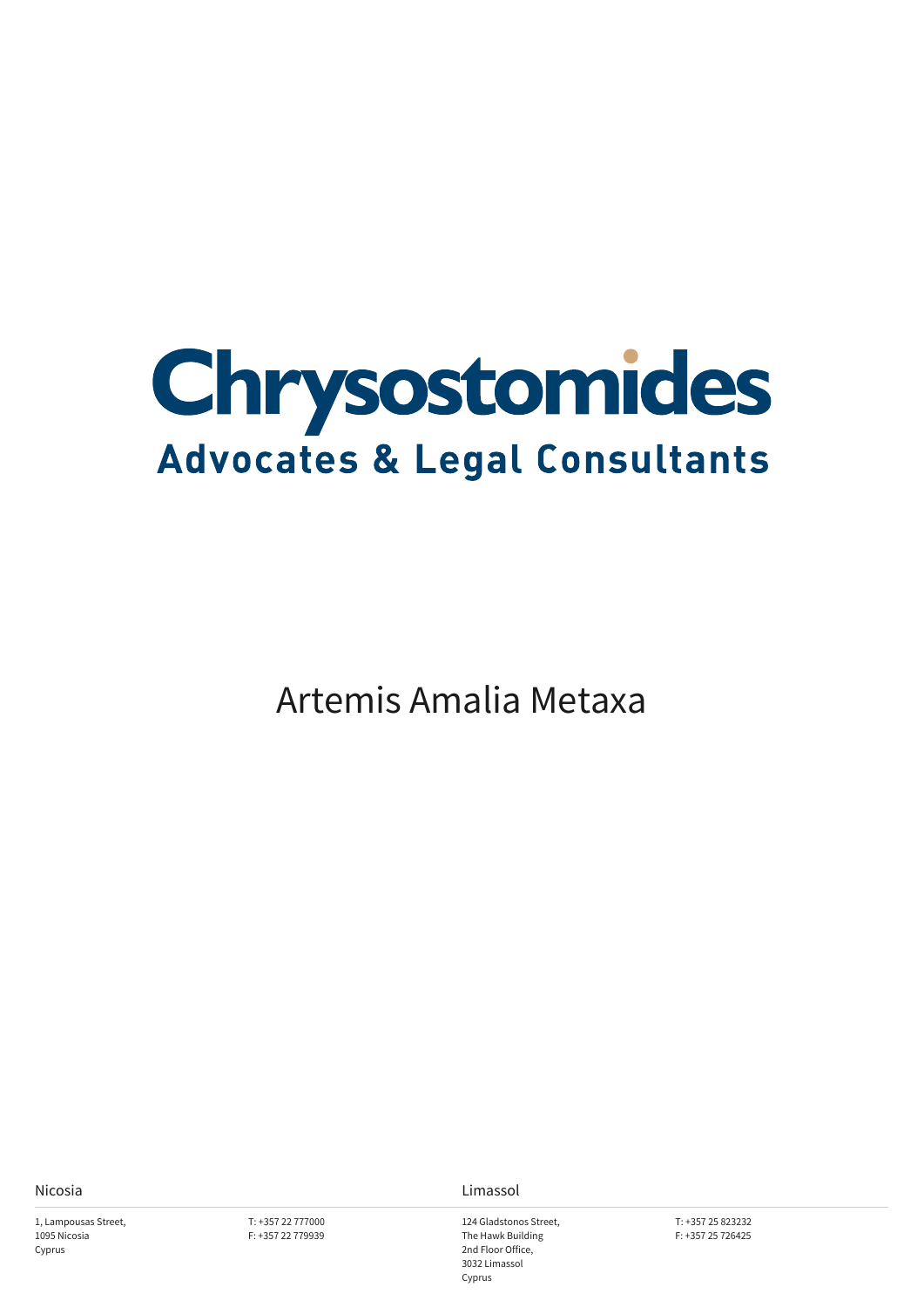

## Artemis Amalia Metaxa

Senior Associate



Tel: +357 22 777000 Email: a.metaxa@chrysostomides.com.cy

Artemis Amalia Metaxa is a Senior Associate practicing in the corporate and commercial department of the firm, having joined the firm in September 2011. She advises clients on a wide spectrum of corporate and commercial law matters and has considerable expertise in acquisition, joint venture and corporate restructuring transactions. In this context she regularly performs legal due diligence reviews, drafts or reviews relevant share purchase and joint venture agreements and undertakes cross-border mergers and relocations of corporate seat.

Amalia also has significant experience in cross-border secured financing and syndicated financing transactions, having in this context acted for a number of local and international banks in transactions involving Cypriot corporate obligors.

Amalia acted as a member of the Private Companies' Committee of the Cyprus Bar Association between December 2014 and December 2017. In this capacity, she was involved in the public consultation process and negotiation of the final form of the law which transposed the 4th EU AML Directive into Cypriot legislation and she regularly advises clients on relevant matters.

Amalia is listed and recommended as a Next Generation Lawyer by The Legal 500.

# Cross Border Transactions, M&A & Restructures

Amalia deals with high value acquisition transactions in the context of which she regularly performs legal due diligence reviews and, subsequently, undertakes the negotiation of the terms of and drafting of relevant share purchase and ancillary agreements.

She has worked on a number of multi-million Euro transactions involving Cypriot target entities, notable examples of which are the acquisition of the companies operating the retail and the food & beverage businesses at Larnaca and Paphos International Airports by ARI Group, the acquisition of the Cypriot holding of a Greek online food delivery platform by Delivery Hero, one of the largest international players in the online food delivery market and the acquisition of Cypriot pharmaceutical manufacturer Remedica by Ascendis Health, a South

1, Lampousas Street, 1095 Nicosia Cyprus

T: +357 22 777000 F: +357 22 779939

Nicosia Limassol

124 Gladstonos Street, The Hawk Building 2nd Floor Office, 3032 Limassol Cyprus

T: +357 25 823232 F: +357 25 726425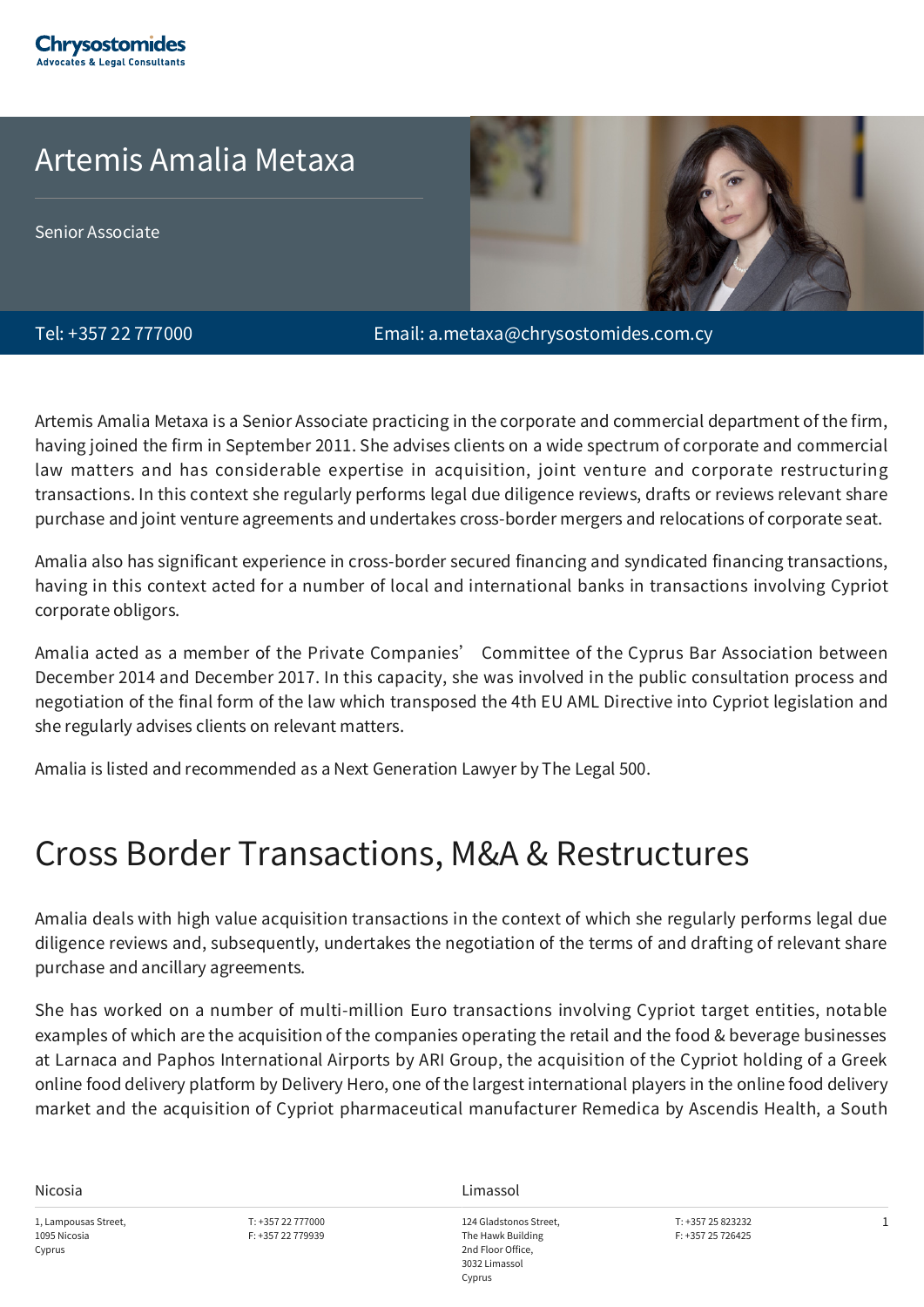African multinational pharmaceutical company.

Amalia also handles joint venture transactions entailing the drafting or review of joint venture and shareholders agreements, as well as the amendment of constitutional documents. She further advises and assists clients with the completion of cross-border corporate restructuring transactions, including cross-border mergers and relocations of corporate seat.

## Corporate & Commercial Law

Amalia regularly advises clients on a wide spectrum of corporate and commercial law matters, including changes in and transfers of share capital, amendments of constitutional documents, changes of company officials, recording and registration of charges, insolvency and winding up, minority protection rights, general corporate administration and AML compliance. She has substantial experience in drafting and reviewing various types of relevant documents (including commercial agreements, corporate approvals, corporate court applications and company registers) and has been the author of the Cypriot law chapter of a number of cross-European surveys on the implementation of the 4th EU AML Directive.

# Banking & Secured Financing

Amalia has acted as legal advisor to a number of local and international banks in the context of domestic and cross-border secured financing and syndicated financing transactions. She has substantial experience in drafting and reviewing facility, security and escrow documents, issuing legal opinions and assisting with the completion of perfection requirements and security registration.

She is currently part of the team advising the syndicate of banks financing the Ayia Napa Marina, one of the biggest project financing transactions to take place in Cyprus in the last years.

#### Education

- LLM in International Banking & Finance, University College London
- Certificate of Transnational Law, University of Geneva
- Bachelor in Laws, National & Kapodistrian University of Athens

Nicosia Limassol